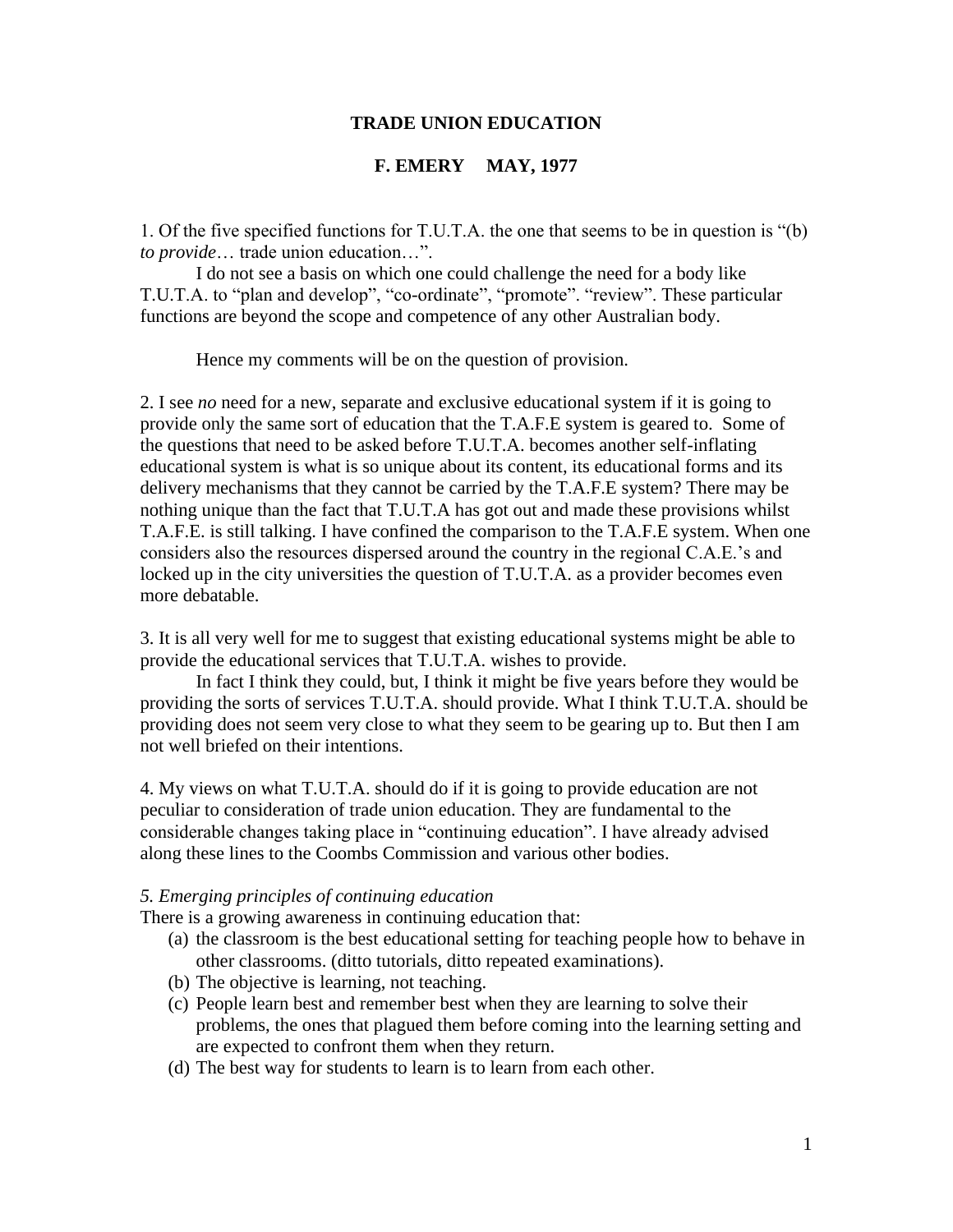- (e) If the deliberate seeking out of learning is no part of a people's way of life then those offering relevant learnings must themselves minimize such barriers of time, location, status, differences and hang-ups from earlier educational experience.
- *6. The particular circumstances of T.U.T.A.*
	- (a) The jobs that the unions require of their cadre range from being ombudsman, negotiators and leaders on the job to being court advocates, chairpersons and administrators. The officer bearers normally perform the last three functions.
	- (b) The union cadre, at the lower levels, typically are short on general education. At the full-time officer level they are typically grossly overworked on routine tasks.
	- (c) At both levels there are grievous obstacles to taking time out for further education. At the lower levels the workers must ask 'who is going to make up my pay packet'. At the official level someone must answer the question of 'who is going to do my job whilst I am away'. Our unions are so understaffed that in most cases there is no substitute. It would not do, at either level, for individuals to appear as ripping off the system for personal advancement.
	- (d) The needs for trade union education cannot be forecast and planned for from a relatively stable geographical spread of the population. This is quite unlike the situation for existing educational systems. The Geelong colleges could be upgraded to the status of Deakin University and a country primary here and there can then be phased out because of firm data trends. Even errors of judgment in their planning process are not too serious as the rest of their systems are relatively unaffected by the shortcomings of one part. This is not so for the environment of T.U.T.A. A change in tariff policy or exchange rates, a geological discovery and a dozen and one other things can create an urgent need for more sophisticated handling of industrial relations. Failure to promptly deliver educational service to even small groups of unionists in remote geographical areas, or suburbs and towns heavily dependent on protected industries, can have repercussions much wider and more serious than the premature closure of a primary school in the country or the delay in establishing a regional C.C.E.

## *7. Designing a responsive education service for union Officials.*

The design of an effective T.U educational system would have to cope with at least the points raised in paragraph 6.

Following on point 6a, I do not think the same service can do the job for both kinds of educational needs.

For the further education of union officials as advocates and administrators I think a good model is the extension service provided by the University of New England, i.e. a correspondence course supplemented by week-end workshops. In the closer urban settings I think more would be gained from following the model used by the ANU last year for its MBA students i.e. self managing learning syndicates. These syndicates organized when and where they got together and shared out private homework in pursuing educational goals that they had jointly agreed with the staff. The staff helped with advice, explanations and learning material. Learning progress was reviewed from time to time with staff and relevant persons from outside the course. The students in the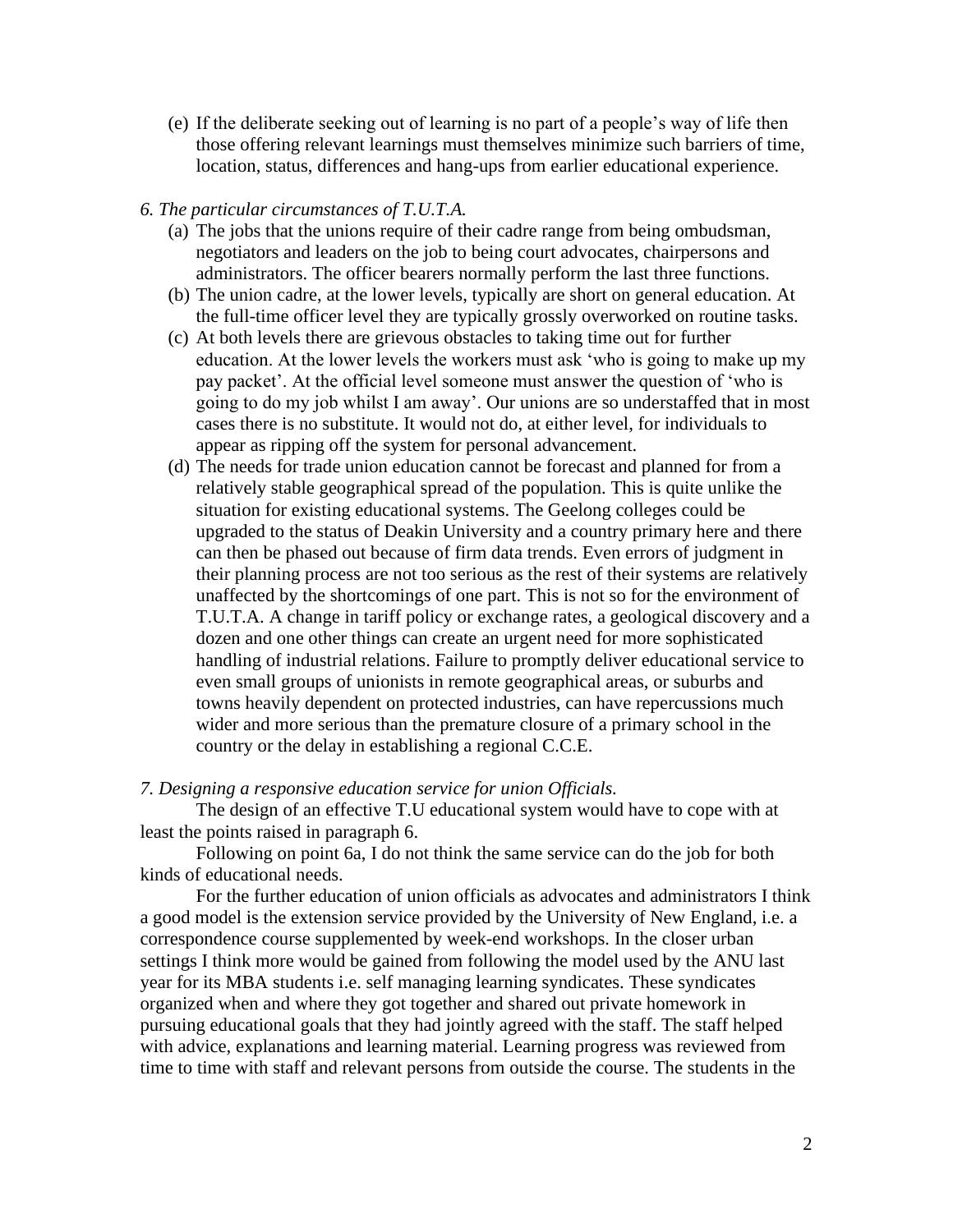ANU, MBA course were almost all part-timers in demanding full-time jobs. I did not get the impression that they would have been better served by 6 weeks at Mt. Eliza.

Learning in this way does not require class-rooms or fixed time-tables and is much less demanding of staff time. Getting together in learning cells or syndicates is perhaps the most important motivational device. The principle is simple, "learning never operates independently of sources of motivation which in the social being lie within one's social setting". The development of mutual support and respect in these groups helps the individual over the humps of despair and frustration. It motivates him to make his contribution and to stick with the task. This spirit is, of course, more likely to emerge if the learning task of the group is to tackle a current trade union problem. If they see themselves as such a task force then they will also be better able to weigh the priorities of other union demands on their time.

But what about their basic grounding in economics, law etc? The learning settings I have been describing will teach them the basics soon enough. People discover what they need to know by themselves as soon as they appreciate what is needed to solve the problem. As and when an individual appreciates a particular "need to know" the staff can act to meet the need in whatever way is appropriate. It is grossly inefficient to try to pump into a person a knowledge of the basics outside the content of a problem that is relevant to him. What is learnt that way is mostly forgotten in a couple of months.

When we are talking about expertise in subject areas, not 'basic grounding', then we are talking about what the existing tertiary bodies are all geared up to do. I suspect we are also talking about a very small percentage of union officers.

## *8. The Clyde Cameron College*

What has been recommended in paragraph 7 does not require a central T.U Staff College. In fact, it would require tutors to be located in the regions and metropolitan districts so that they could build up face-to-face contacts, an awareness of local T.U. problems and an awareness of the sheerly physical obstacles to effective learning networks.

What functions then could the college usefully serve:-

- i. a training college for tutors?
- ii. higher level education for some of the more fortunate officials?
- iii. a symbolic headquarter for T.U.T.A?

I do not think the first or third reasons would justify the cost. Training could be more easily and effectively done on the job and in local centers. The mere existence of a symbolic H.Q. would degrade the status of the people out in the field.

The second function seems to be the one demanding serious consideration. If the College functions to serve the select few officials who can get time off and financial support (or fellowships) then it will inevitably serve to create a trade union elite. An elite with 'old school' ties. This may not be bad in the short run. However, one has to ask why this sort of advanced live-in study could not be accommodated by the Australian Management School or by the Australian Administrative College. Staffing arrangements specifically geared to union requirements could surely be made.

The only function for which the Cameron College might be distinctively competent is as the 'national trade union think-tank'. In serving this function the problem areas would be the decisive factor in deciding which trade unionist would be invited and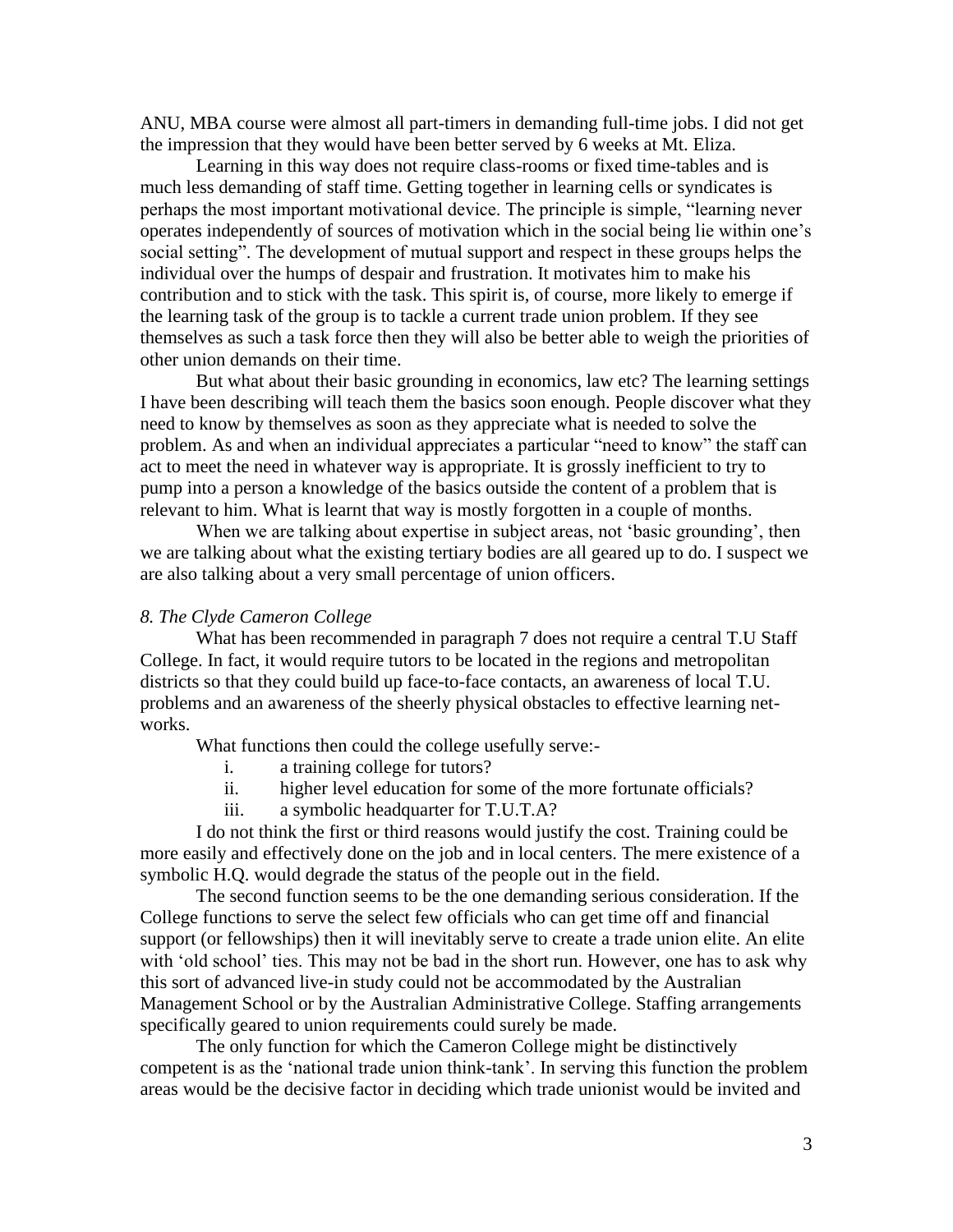who would constitute the 'staff' for the purposes of the particular exercise. Any elite that emerged would have had to earn their status.

Such a think-tank is badly needed. Too much of what passes today as trade union policy has been developed in ways that could only make one's hair curl to hear of them. I have had a lot to do with think-tanks overseas and I do not think they need a permanent home nor permanent staffing.

### *9. T U education for delegates, reps and stewards*

The crux for any argument for TUTA providing education must lie here. It is here that we find political problems and problems of servicing that the existing educational systems are not well equipped to cope with.

By 'political problems' I mean the problems associated with distribution of power in the existing industrial relations setting. Thus, the unions are obviously concerned that shop floor delegates understand their role vis-à-vis union policy and the mechanics of union administration. The officials are probably also concerned that the training should sieve out the incompetents and the intractables rather than serve as a springboard for competitors for their offices.

Some managers have expressed concern that the education of delegates would be geared to training them to be bush lawyers and stirrers. This concern is not without justification. Today, however, the major concern of management should be with the fact that shop floor delegates are gate-keepers in the flow of communications and to and from the shop floor. They need to have some confidence in those gate-keepers. They need to know of trouble before it passes the boiling point; they need some assurance that their intentions are communicated to the shop floor when they dictate some change. Sometimes, of course, delegates will use their position to distort the flow of communication. It is more serious that the flow will be unwittingly distorted because the delegate does not understand what is going on or realize what is possible.

It makes a lot of sense to have these gate keepers educated.

It makes little sense if the level of management that they directly confront do not understand what they are on doubt. I am referring, of course to the foremen and supervisors.

The implication is clear. If delegates and foremen (first line supervisors) do not do some of their learning together then there is little hope of bridging this gap at the bottom of the executive chain. Little chance of keeping disputes in perspective or of mobilizing good-will on either side.

I have referred to the perceptions of managers and union officials. Even if I agree on the educational services that should be provided it will mean nothing if delegates opt out or treat it as a mere break from work. Any effective service for delegates would need to be such that they believe that it offers learnings they can use on the job; learnings they can get without feeling they are being put down as ignoramuses; and learning they can get without having too much of a hassle sorting out conflicting commitments or winning union support.

The preceding paragraph spells out three criteria. What these criteria mean, I think, is that the education be provided in the form of short workshops (2 to 5 days) held as close as possible to the place of work and residence, at a time that fits the local calendar, and with a curricula that fits local requirements at the time.